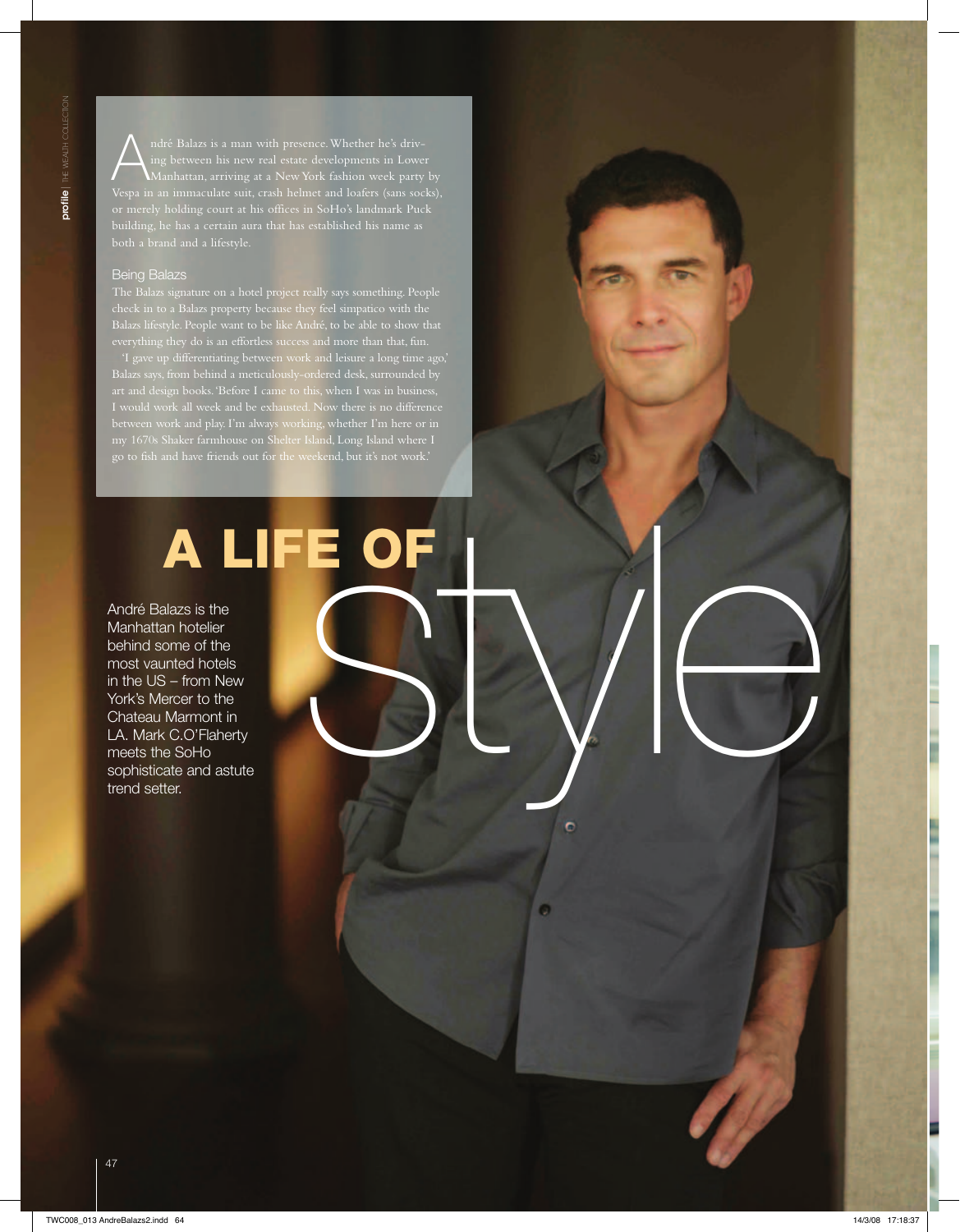



On weekends, Balazs heads out of SoHo, where he has lived in various lofts for 23 years, to his retreat on Shelter Island. "Living downtown between two rivers, it is particularly easy to escape Manhattan by seaplane," he says. "A good time to do this is after lunch at Provence with an architect or designer whose work I'd like to get to know." Once out by the ocean, Balazs goes out of his way to be on water every day. "I'll call around my island friends and see who's up for a little water skiing," he tells me. "The usual suspects are shaken and stirred with a few hapless house guests for a spirited outing." Other times Balazs will sail on his own. "There are few things as bracing as setting out into a stiff breeze on my catamaran."

### Production values

On land, Balazs the American hotelier is equally enterprising, a characteristic he shares with the likes of Jason Pomeranc (of the Thomson group) and Ian Schrager. Where Balazs differs is that he has created very different kinds of properties within his portfolio. All have a sense of modernity, energy and, of course, that aforementioned fun. 'I see this business as like filmmaking,' explains Balazs. 'It needs a complete cast of characters. Someone has to develop a story, hire a director and put together the production design. Each role is creative and each is important.' And in what position does Balazs see himself? 'I'm like the producer from the old studio days, bringing in all the right people,' he says.

### **Backstory**

Balazs came to hotels after leaving the biotech industry (in which he cofounded a hugely successful company) and worked for a period as a journalist. As a child he wanted to be a sculptor, but claims he found the medium frustrating as very few people understood it. From sculpting, then journalism, to his hotelier-as-auteur career, it is 'the story' that he is focused on; a feeling for coherence as much as style.

Balazs in his SoHo office

Right now Balazs is developing 'the story' behind his fourth Standard property. The 330-room New York hotel will open at the end of 2008,

profile  $\vec{t}$ wealth collection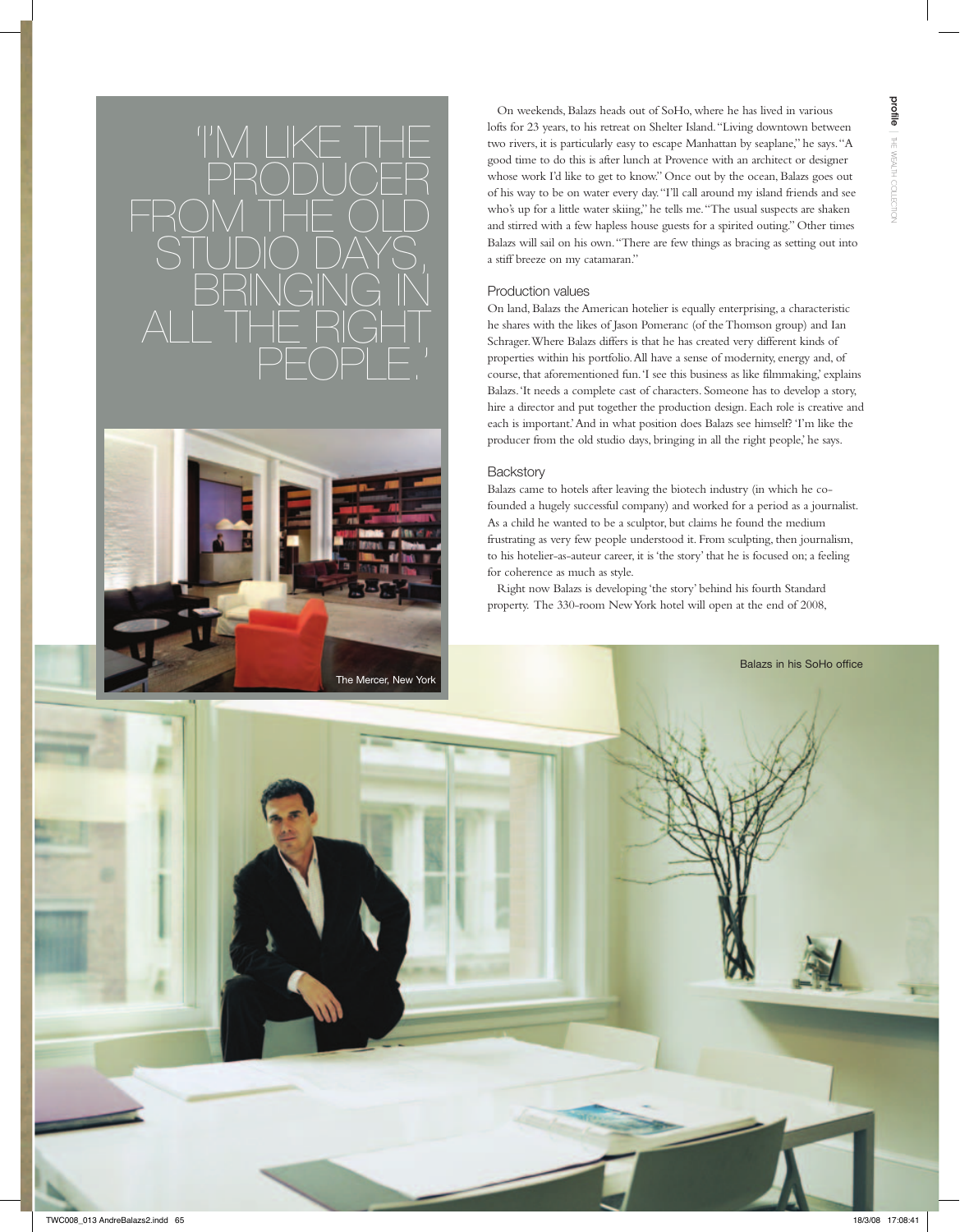straddling the High Line railway close to the Meatpacking District, and join the Miami Standard and two Los Angeles outposts. 'I have in the back of my mind what the narrative is for the new Standard,' he affirms. 'But doing this is like being a father, you can have a vision of the future but its personality will develop organically. We will have to react to it. We will fine tune it.'

### Character driven

Each of his hotels has a different story to tell: 'Take the three existing Standards,' Balazs says. 'Each has a different personality linked to the neighbourhood it is in and each was conceived differently. Hollywood is very present in the Hollywood Standard, while the Miami one is a spa and a retreat and a place to get away.' The common denominator with the Standard properties is an appreciation of the language of nightlife. Tellingly, Balazs hired Shaun Haussman, the man who created the legendary Area nightclub in New York in the 80s, to help create the Standard's style.

Each hotel in the Balazs group is unique: The Chateau Marmont is a historic Los Angeles celebrity enclave; the Raleigh in Miami is a deco fantasy; QT is a swish budget B&B amidst the neon of Times Square with a tiny, much-talked-about swimming pool in the lobby bar; the Mercer in SoHo is a collection of loft-style rooms beloved of the fashion community and Sunset Beach on Long Island is a romantic retro-tinged escape. A love of architecture and contemporary design is apparent in each hotel and Balazs clearly knows his stuff. He's a patron as much as an enthusiast.

### Art direction

One of his projects involves finding a home for Maison Tropicale, one of the three 1951 ultra modernist flat-packed eco-structures that Jean Prouve designed in the Congo. Balazs bought Maison Tropicale at auction, for nearly \$5 million, and displayed it in front of London's Tate Modern during the winter. Its next stop is the Raleigh Hotel in Miami for Art Basel, but Balazs



is looking for a new permanent home. 'It was designed as environmentally, low-impact housing for the tropics, so we are looking to locate it within that spirit,' he explains, having just returned from a trip to Panama City to look at potential sites. There is talk of developing a similarly eco-oriented resort around the Prouve building once a site is settled upon.

### Strategic development

Balazs' business is accelerating fast, though he says he doesn't want it to get to an unmanageable size. Last year the group refinanced some of its hotels to take advantage of the capital markets. There is now mention of, as yet unconfirmed, hotel projects in Europe and Central America and his name has been linked with redevelopment plans for the historic Chelsea Hotel in New York City.

His recently-completely Jean Nouvel-designed 40 Mercer apartment building project in SoHo sold out and there is strong interest in his other residential development in New York City, the still-under-construction

'A place to get away,' The Standard, Miami.